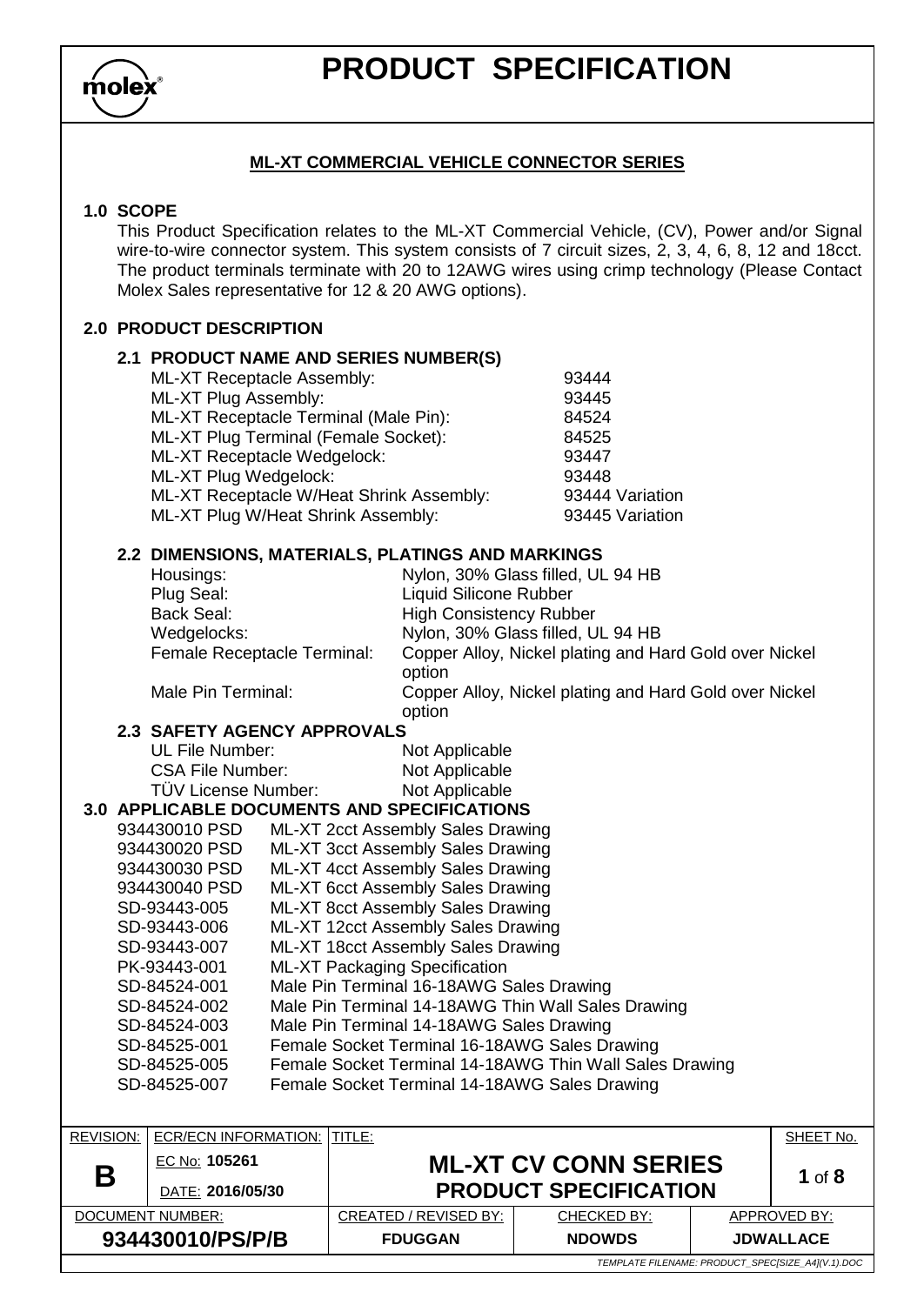

### **4.0 RATINGS**

**4.1 CURRENT AND APPLICABLE WIRES**

| <b>AWG</b> | <b>Amps</b> |
|------------|-------------|
| 20         | 7.5         |
| 18         | 10          |
| 16         | 13          |
| 14         | 13          |

#### **4.2 TEMPERATURE**

Operating: - 55°C to + 125°C Non-operating: - 55°C to + 125°C

#### **5.0 PERFORMANCE**

### **5.1 VISUAL REQUIREMENTS**

| Іітем | <b>DESCRIPTION</b>                                        | <b>TEST CONDITION</b>                                                                                                                                                                                                                                                                        | <b>REQUIREMENT</b>                                                                                                                                         |
|-------|-----------------------------------------------------------|----------------------------------------------------------------------------------------------------------------------------------------------------------------------------------------------------------------------------------------------------------------------------------------------|------------------------------------------------------------------------------------------------------------------------------------------------------------|
|       | <b>Examination of</b><br><b>Product</b><br>SAE J2030, 6.1 | Parts checked for:<br>Identification, Workmanship Finish,<br>Markings, Cosmetic issues, Tool marks,<br>Torn seals etc.                                                                                                                                                                       | Meets requirements of<br>product drawing.<br>All parts shall be free of<br>hazardous substances.<br>All parts to be free of dirt and<br>grease. No Defects |
| 2     | <b>Visual Examination</b><br>SAE J2030, 6.27              | Conduct a visual examination for<br>identification of product such as torn seals,<br>cracked plastic, evidence of fluid or dust<br>ingress in sealed connector systems,<br>arcing, charring, melting, or anything that<br>could affect the performance and<br>serviceability of the product. | No Visual Defects as per<br>Section 6.27 SAE J2030                                                                                                         |

### **5.2 ELECTRICAL REQUIREMENTS**

| <b>ITEM</b>                                                                                        | <b>DESCRIPTION</b>                                       | <b>TEST CONDITION</b>                                                                                           | <b>REQUIREMENT</b>                                                             |
|----------------------------------------------------------------------------------------------------|----------------------------------------------------------|-----------------------------------------------------------------------------------------------------------------|--------------------------------------------------------------------------------|
| 3                                                                                                  | Low voltage<br><b>Resistance</b><br>SAE J1614, 4.3.6     | Test with applied voltage not exceeding<br>20mV open circuit and the test current<br>shall be limited to 100mA. | Maximum Resistance<br>10.0mOhms initial<br>20.0mOhms post endurance<br>testing |
| 4                                                                                                  | <b>Insulation</b><br><b>Resistance</b><br>SAE J2030, 6.3 | Apply a voltage of 1000 VDC between<br>adjacent terminals and between terminals<br>to ground.                   | 20 MegaOhms<br>Minimum                                                         |
| <b>Connection</b><br><b>Resistance</b><br>5<br>@ Rated Current<br>current level.<br>SAE J2030, 6.4 |                                                          | Mate connectors: Measurements shall be<br>taken after thermal equilibrium at rated                              | Voltage Drop not to Exceed<br>levels in Table 1 (See<br>Appendix 3)            |

| <b>REVISION:</b>                                  | ECR/ECN INFORMATION: ITITLE: |                       |                              |  | SHEET No.        |  |  |  |
|---------------------------------------------------|------------------------------|-----------------------|------------------------------|--|------------------|--|--|--|
| Β                                                 | EC No: 105261                |                       | <b>ML-XT CV CONN SERIES</b>  |  | $2$ of $8$       |  |  |  |
|                                                   | DATE: 2016/05/30             |                       | <b>PRODUCT SPECIFICATION</b> |  |                  |  |  |  |
| DOCUMENT NUMBER:                                  |                              | CREATED / REVISED BY: | CHECKED BY:                  |  | APPROVED BY:     |  |  |  |
| 934430010/PS/P/B                                  |                              | <b>FDUGGAN</b>        | <b>NDOWDS</b>                |  | <b>JDWALLACE</b> |  |  |  |
| TEMPLATE FILENAME: PRODUCT SPECISIZE A4](V.1).DOC |                              |                       |                              |  |                  |  |  |  |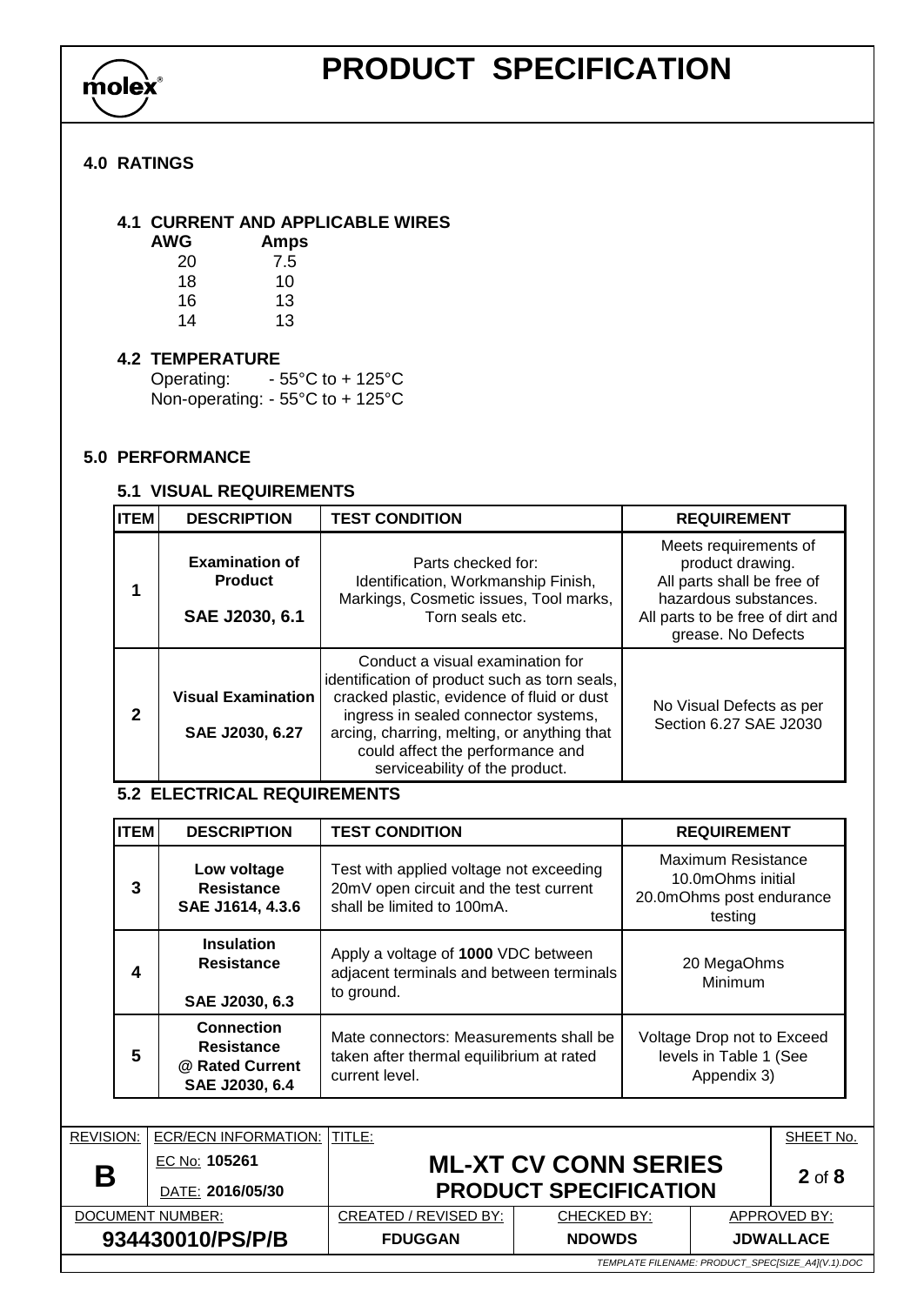| 6 | <b>Current Test</b><br>@ Rated Current<br>SAE J2030, 6.22        | Apply maximum rated current to all<br>terminals. Ambient temperature: 125°C<br>$+/-3$ °C for 24H                                                                                                                                                                                                                                                                  | Voltage Drop not to Exceed<br>levels in Table 3 of Section<br>SAE J2030 6.4.1<br>(Use PS Rated Current: See<br>Appendix 3) |
|---|------------------------------------------------------------------|-------------------------------------------------------------------------------------------------------------------------------------------------------------------------------------------------------------------------------------------------------------------------------------------------------------------------------------------------------------------|----------------------------------------------------------------------------------------------------------------------------|
| 7 | <b>Current Cycling Test</b><br>@Rated Current<br>SAE J2030, 6.25 | a. 200 off/on cycles, at ambient of 125 °C<br>$\pm$ 3 °C, each cycle to consist of 45 min on,<br>$15 \text{ min of}f$ .<br>$ b. 50$ cycles of following: 20 min on at 125<br>°C $\pm$ 3 °C, 60 off at 21 °C $\pm$ 1 °C.<br>Transition rate is to be<br>3 °C/ min +3/-0 °C/min without current<br>applied.<br><b>c.</b> Repeat a. and b. to complete 500<br>cycles | Acceptance criteria per section<br>6.4 of SAE J2030.<br>(Use PS Rated Current: See<br>Appendix 3)                          |

### **5.3 MECHANICAL REQUIREMENTS**

molex

| <b>ITEM</b> | <b>DESCRIPTION</b>                                                                                                                                                                                                                                                                                                                           | <b>TEST CONDITION</b>                                                                                                                         | <b>REQUIREMENT</b>                                                                                                    |  |
|-------------|----------------------------------------------------------------------------------------------------------------------------------------------------------------------------------------------------------------------------------------------------------------------------------------------------------------------------------------------|-----------------------------------------------------------------------------------------------------------------------------------------------|-----------------------------------------------------------------------------------------------------------------------|--|
| 8           | <b>Connector Mating</b><br><b>Force</b><br>SAE J2030, 6.9                                                                                                                                                                                                                                                                                    | Mate the male and female connectors.<br>(Latches included)                                                                                    | 135 N<br>Maximum                                                                                                      |  |
| 9           | Connector<br><b>Unmating Forces</b><br>SAE J2030, 6.10                                                                                                                                                                                                                                                                                       | Unmate the male and female connector.<br>(Latches disengaged)                                                                                 | 135 N<br>Maximum                                                                                                      |  |
| 10          | <b>Terminal</b><br><b>Retention in</b><br><b>Connector</b><br>SAE J2030, 6.18                                                                                                                                                                                                                                                                | Apply 110N load to the terminals in the<br>connector housing for 1 minute.                                                                    | No Terminal Unmating                                                                                                  |  |
| 11          | <b>Shock</b><br>(Mechanical)<br>SAE J2030, 6.16                                                                                                                                                                                                                                                                                              | Mate connectors and shock at 50 g with $\frac{1}{2}$<br>sine wave (11 milliseconds) shocks in the<br>X, Y, Z axes (10 shocks per axis total). | 10 Ohms Maximum<br>No discontinuity $> 1$<br>microsecond at 100 mA                                                    |  |
| 12          | Mate connectors; Sine sweep of 10 Hz to<br>2,000 Hz, back to 10 Hz in 20min, Test<br><b>Vibration</b><br>duration 24hrs 1.78 mm displacement, 20<br>g acceleration. 12 cycles in each of the 3<br>SAE J2030, 6.15<br>mutually perpendicular axis. Apply the<br>rated current per table 3 of SAE J2030 for<br>the first 3 hours in each axis. |                                                                                                                                               | 10 Ohms Maximum<br>No discontinuity $> 1$<br>microsecond at 100 mA for the<br>last hour of vibration in each<br>axis. |  |

| <b>REVISION:</b> | ECR/ECN INFORMATION:                              | <b>TITLE:</b>         |                              |  | SHEET No.        |  |  |
|------------------|---------------------------------------------------|-----------------------|------------------------------|--|------------------|--|--|
| Β                | EC No: 105261                                     |                       | <b>ML-XT CV CONN SERIES</b>  |  | $3$ of $8$       |  |  |
|                  | DATE: 2016/05/30                                  |                       | <b>PRODUCT SPECIFICATION</b> |  |                  |  |  |
| DOCUMENT NUMBER: |                                                   | CREATED / REVISED BY: | CHECKED BY:                  |  | APPROVED BY:     |  |  |
| 934430010/PS/P/B |                                                   | <b>FDUGGAN</b>        | <b>NDOWDS</b>                |  | <b>JDWALLACE</b> |  |  |
|                  | TEMPLATE FILENAME: PRODUCT SPECISIZE A4](V.1).DOC |                       |                              |  |                  |  |  |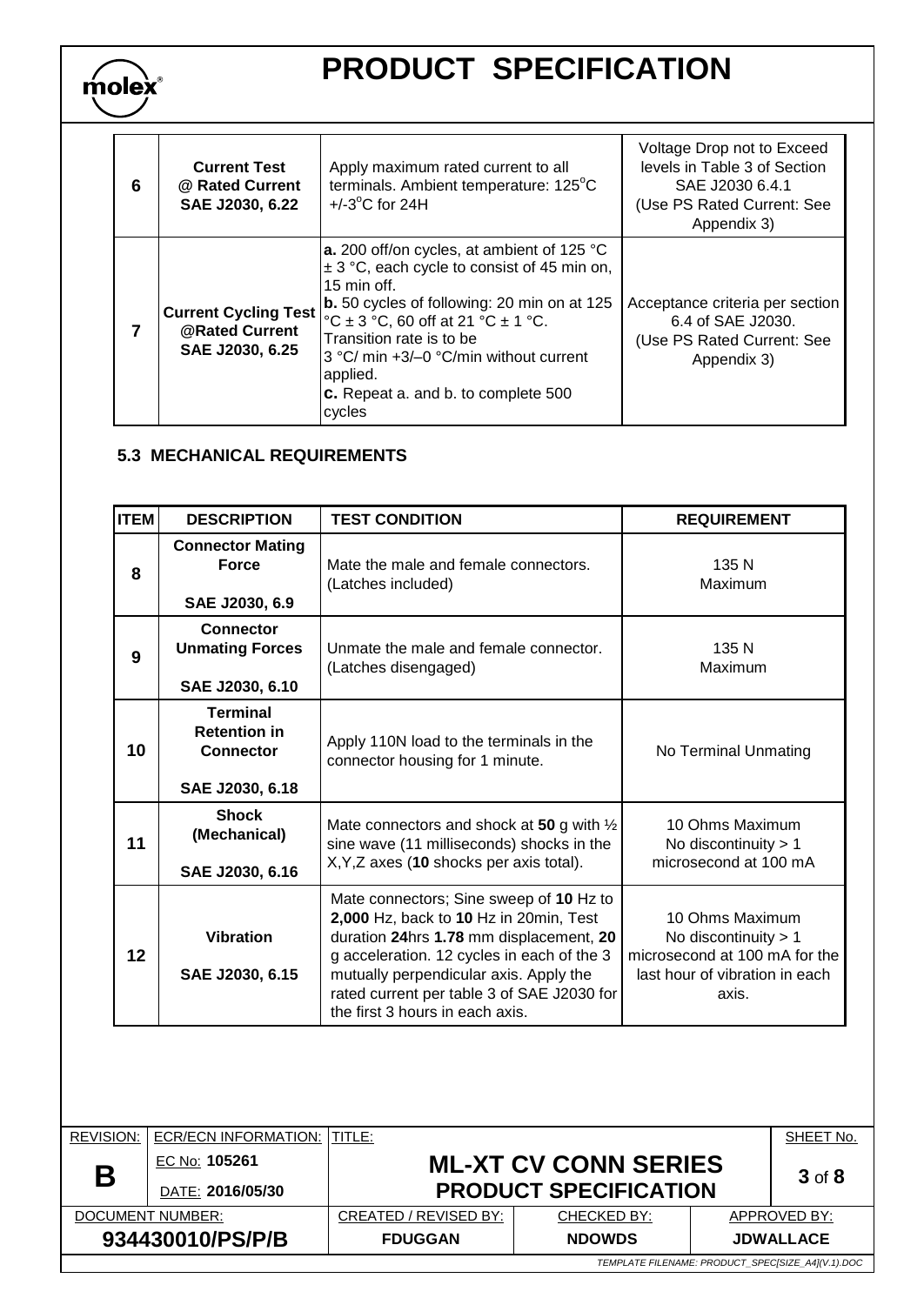| 13 | <b>Drop Test</b><br>SAE J2030, 6.17                                                  | 8 Drops from a height of 750 +/-25mm<br>onto a concrete floor while attached to a<br>cord $1500 +/- 25$ mm long. Rotate the<br>connector through 45 degrees for each<br>drop.                                       | See Section 6.17 of SAE<br>J2030                                                                              |  |
|----|--------------------------------------------------------------------------------------|---------------------------------------------------------------------------------------------------------------------------------------------------------------------------------------------------------------------|---------------------------------------------------------------------------------------------------------------|--|
| 14 | <b>Durability between</b><br><b>Male and Female</b><br>connectors<br>SAE J2030, 6.11 | Mate and unmate the connectors by<br>hand at 10 cycles per minute for 50<br>cycles.                                                                                                                                 | See Section 6.11 of SAE<br>J2030                                                                              |  |
| 15 |                                                                                      |                                                                                                                                                                                                                     | 222N applied to the 2cct                                                                                      |  |
|    | <b>Connector</b><br><b>Retention</b><br>SAE J2030, 6.20                              | 333N applied to the 3cct                                                                                                                                                                                            |                                                                                                               |  |
|    |                                                                                      | Apply an axial pulling force to the mated<br>connectors for 30s.                                                                                                                                                    | 350N applied to the 4cct and<br>6cct.<br>Deviation from SAE J2030.<br>6.20 due to plug design<br>constraints. |  |
|    |                                                                                      |                                                                                                                                                                                                                     | 444N applied to the 8cct, 12cct<br>and 18cct.                                                                 |  |
| 16 | <b>Connector</b><br><b>Mismating</b><br>SAE J2030, 6.21                              | Apply an axial force to same circuit size<br>connectors with various keying options                                                                                                                                 | Polarization to resist 178N<br>minimum mating force without<br>change.                                        |  |
| 17 | <b>Terminal Crimp</b><br><b>Strength</b><br>SAE J2030, 6.26.                         | The tensile strength of the crimped<br>connection shall be tested within the<br>range of 20 mm to 100 mm/ min. If the<br>terminal has a cable insulation crimp it<br>shall be rendered mechanically<br>ineffective. | See Table 6 of SAE J2030,<br>6.26.                                                                            |  |

### **5.4 ENVIRONMENTAL REQUIREMENTS**

 $m$ olex

| <b>ITEM</b> | <b>DESCRIPTION</b>                      | <b>TEST CONDITION</b>                                                                                                                                                                                                                                                                                                                                         | <b>REQUIREMENT</b>                                                                       |
|-------------|-----------------------------------------|---------------------------------------------------------------------------------------------------------------------------------------------------------------------------------------------------------------------------------------------------------------------------------------------------------------------------------------------------------------|------------------------------------------------------------------------------------------|
| 18          | <b>Thermal Shock</b><br>SAE J2030, 6.13 | Cabled & mated connectors subjected to 10<br>cycles of thermal shock (soak @-55°C<br>ambient then transition within 2 minutes to<br>125°C ambient & soak before transition<br>back to -55°C. Soak time to ensure internal<br>connector temp is within 5 C of ambient. No<br>evidence of cracking or chipping or other<br>damage / impaired operation allowed. | No evidence of cracking,<br>chipping or other detrimental<br>damage to normal operation. |

| <b>REVISION:</b>                                  | <b>ECR/ECN INFORMATION: ITITLE:</b> |                       |                                         |  | SHEET No.        |  |  |
|---------------------------------------------------|-------------------------------------|-----------------------|-----------------------------------------|--|------------------|--|--|
| Β                                                 | EC No: 105261                       |                       | <b>ML-XT CV CONN SERIES</b><br>4 of $8$ |  |                  |  |  |
|                                                   | DATE: 2016/05/30                    |                       | <b>PRODUCT SPECIFICATION</b>            |  |                  |  |  |
| DOCUMENT NUMBER:                                  |                                     | CREATED / REVISED BY: | CHECKED BY:                             |  | APPROVED BY:     |  |  |
| 934430010/PS/P/B                                  |                                     | <b>FDUGGAN</b>        | <b>NDOWDS</b>                           |  | <b>JDWALLACE</b> |  |  |
| TEMPLATE FILENAME: PRODUCT_SPEC[SIZE_A4](V.1).DOC |                                     |                       |                                         |  |                  |  |  |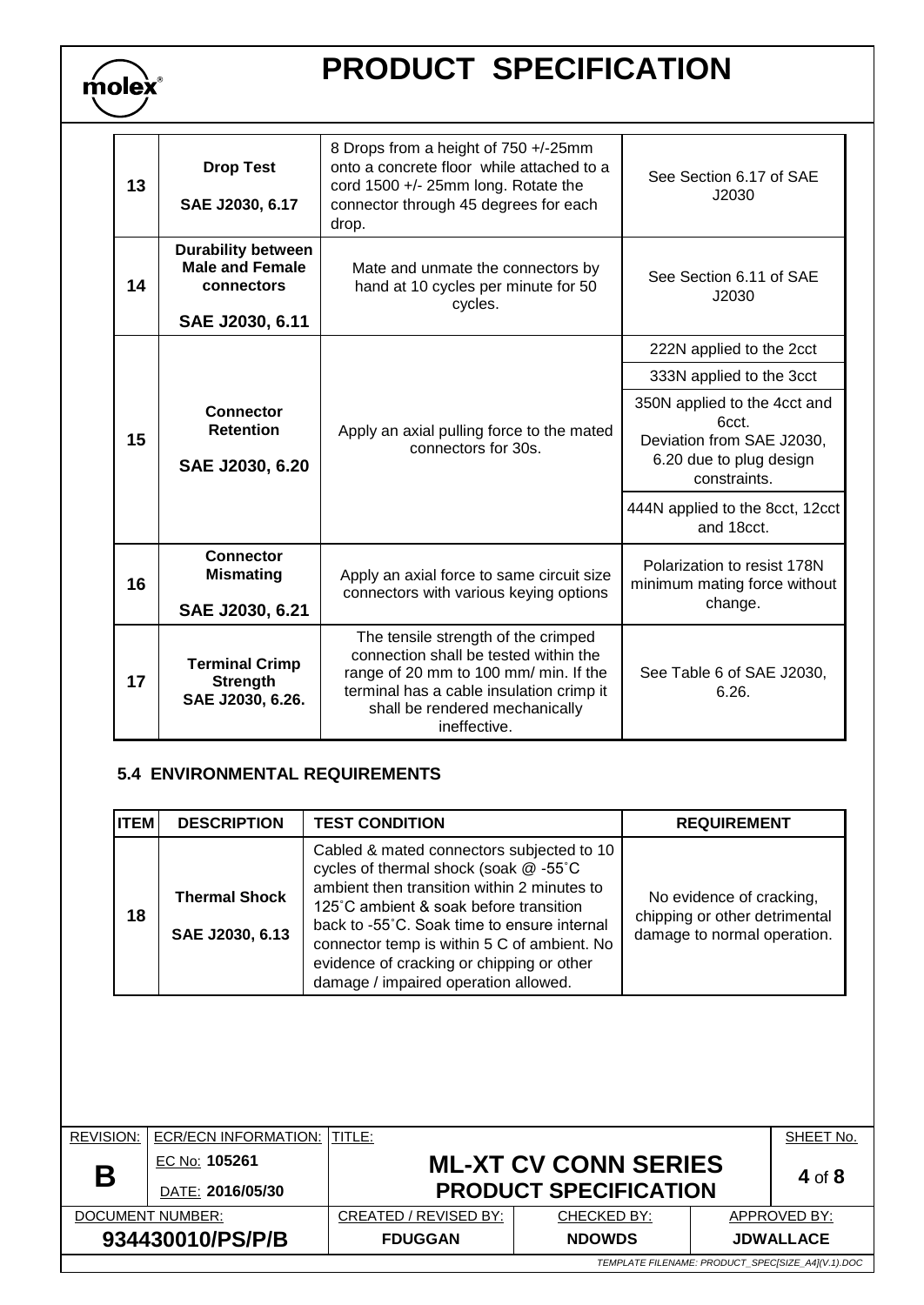| molex |  |
|-------|--|
|       |  |

| 19 | Temperature/<br><b>Humidity</b><br>(Cyclic)<br>SAE J2030, 6.24 | See Appendix 2                                                                                                                                                                                                                                                           | Tested per SAE J2030 6.4<br>(Use PS Rated Current: See<br>Appendix 3) for power circuit,<br>SAE J1614 4.3.6 for signal<br>circuits (dependent upon power<br>level requirements of contacts),<br>and insulation resistance per<br>SAE J2030 6.3.<br>Visual: No Damage |
|----|----------------------------------------------------------------|--------------------------------------------------------------------------------------------------------------------------------------------------------------------------------------------------------------------------------------------------------------------------|----------------------------------------------------------------------------------------------------------------------------------------------------------------------------------------------------------------------------------------------------------------------|
| 20 | <b>Salt Spray</b><br>SAE J2030, 6.12                           | Mated connectors<br>Duration: 96 hours exposure;<br>Atmosphere: salt spray from a 5% by weight<br>solution;<br>Temperature: 35 +/-3°C;<br>Allow to dry for 4 hours.                                                                                                      | Visual: No Detrimental<br>evidence of corrosion on the<br>connector or contacts.                                                                                                                                                                                     |
| 21 | <b>Fluid Resistance</b>                                        | Submerge mated connectors for 5 cycles of<br>5 minutes at the specified temperature in the<br>following fluids: motor oil, brake fluid, diesel<br>fuel, 50/50 anti-freeze mixture, Roundup<br>original and aqueous urea.                                                 | Visual: No Damage<br>Post Test                                                                                                                                                                                                                                       |
| 22 | <b>Water Immersion</b><br>SAE J2030, 6.19                      | Place wired connectors in oven at $125^{\circ}$ C +/-<br>$3^{\circ}$ C for 1H and immediately place in 5% salt<br>solution by weight content and 0.1g/L<br>wetting agent to 1m for 4H. Water temp<br>$23^{\circ}$ C +/-3 <sup>o</sup> C. Test for insulation resistance. | <b>Insulation Resistance</b><br>20 MegaOhms<br>Minimum.<br>Visual: No moisture inside.                                                                                                                                                                               |
| 23 | <b>Dust Test</b><br>SAE J2030, 6.23                            | Expose mated connectors to dust equivalent<br>to air cleaner fine dust defined by SAEJ726.<br>Minimum suspension concentration:<br>0.88g/m <sup>3</sup> for 24H.                                                                                                         | No impairment of function,<br>performance and serviceability<br>per Severity Level 2 of ASABE<br>EP455 Item 5.3.1                                                                                                                                                    |
| 24 | <b>Pressure Washing</b><br>SAE J2030, 6.5                      | The test apparatus should be designed to<br>provide 100% coverage of the exposed<br>surface of the mated and cabled connectors<br>using flat fan spray nozzles located 20 cm to<br>30 cm away. The test should be run at 40 °C                                           | An Insulation Resistance test<br>(see SAE J2030 section 6.3)<br>shall be<br>conducted after this test.                                                                                                                                                               |
| 25 | <b>Maintenance</b><br><b>Aging</b><br>SAE J2030, 6.6           | Subject 10% of the cavities to ten cycles of<br>inserting and removing its respective contact.<br>The ten cycles shall also include any<br>disassembly required to remove the<br>contacts. The connectors shall be mated and<br>unmated during each cycle.               | See Section 6.6 of SAE J2030                                                                                                                                                                                                                                         |
| 26 | <b>Temperature Life</b><br>SAE J2030, 6.7                      | The cabled-mated connectors shall be<br>subject to 1000 h at 125 °C $\pm$ 3 °C without<br>current flowing.                                                                                                                                                               | There shall be no evidence of<br>cracking, distortion, or<br>detrimental damage.                                                                                                                                                                                     |
| 27 | <b>Ultraviolet Effects</b><br>SAE J2030, 6.8                   | Expose the mated connectors for 1000 h per<br>ASTM G 155 with extended U.V filter or<br>ASTM G 154 using an unfiltered UVA 340<br>lamp with 20 h UV and 4 h of condensation<br>for each cycle.                                                                           | See section 6.8 of SAE J2030                                                                                                                                                                                                                                         |

| <b>REVISION:</b>                                  | <b>ECR/ECN INFORMATION:  TITLE:</b> |                                                     |                                           |  | SHEET No.    |  |  |
|---------------------------------------------------|-------------------------------------|-----------------------------------------------------|-------------------------------------------|--|--------------|--|--|
| B                                                 | EC No: 105261                       |                                                     | <b>ML-XT CV CONN SERIES</b><br>$5$ of $8$ |  |              |  |  |
|                                                   | DATE: 2016/05/30                    |                                                     | <b>PRODUCT SPECIFICATION</b>              |  |              |  |  |
|                                                   | DOCUMENT NUMBER:                    | CREATED / REVISED BY:                               | CHECKED BY:                               |  | APPROVED BY: |  |  |
| 934430010/PS/P/B                                  |                                     | <b>NDOWDS</b><br><b>JDWALLACE</b><br><b>FDUGGAN</b> |                                           |  |              |  |  |
| TEMPLATE FILENAME: PRODUCT SPECISIZE A4](V.1).DOC |                                     |                                                     |                                           |  |              |  |  |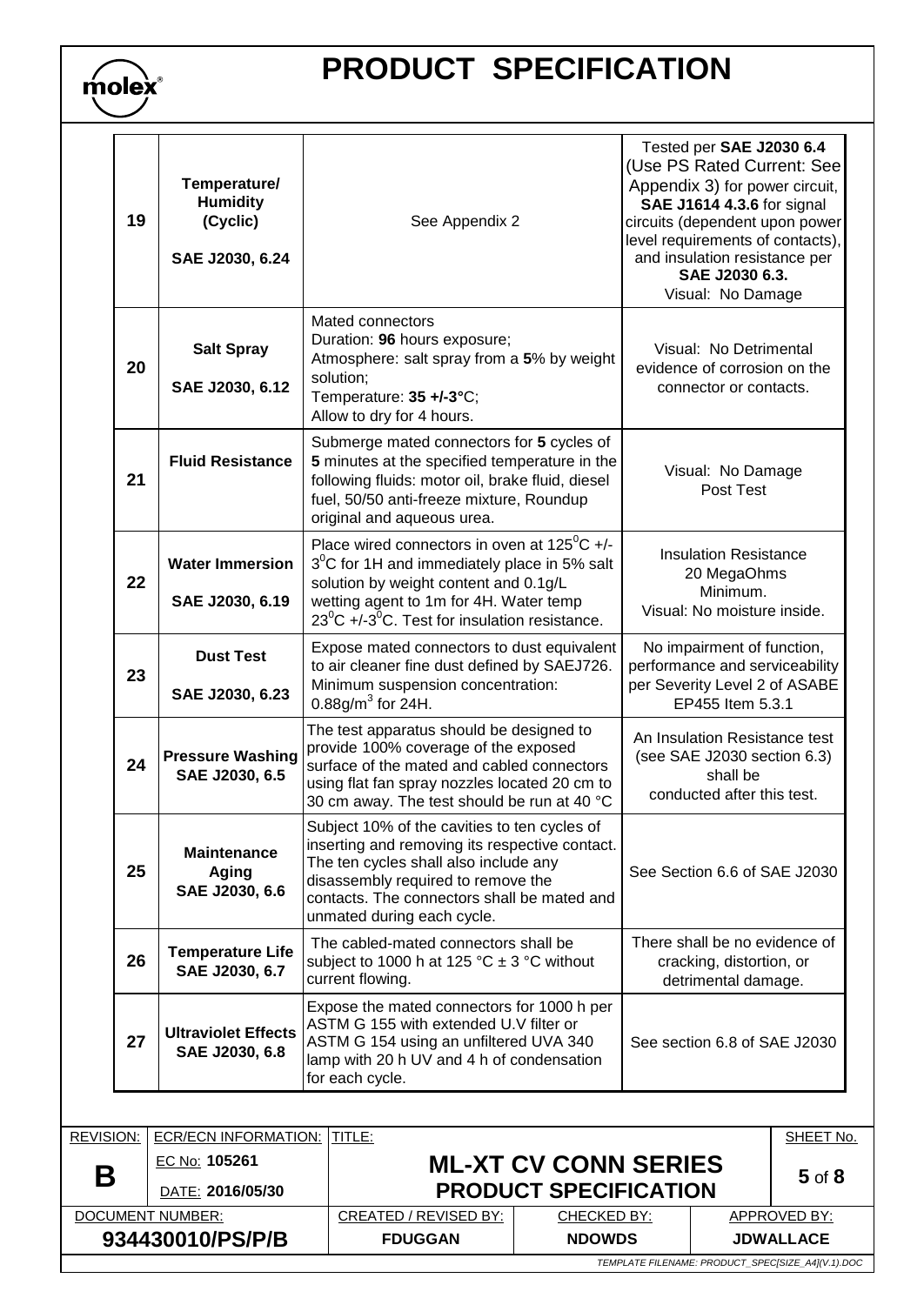

### **6.0 QUALIFICATION TEST GROUPS AND SEQUENCES**

|                                          | <b>No</b>               | Item                                         | <b>Test Group</b> |                              |                                                             |                    |                                                                       |                     |
|------------------------------------------|-------------------------|----------------------------------------------|-------------------|------------------------------|-------------------------------------------------------------|--------------------|-----------------------------------------------------------------------|---------------------|
|                                          |                         |                                              | $\mathbf{1}$      | $\overline{2}$               | $\overline{3}$                                              | 4                  | $\overline{5}$                                                        |                     |
|                                          | $\mathbf 1$             | Examination<br>of Product                    | 1                 | $\mathbf{1}$                 | 1                                                           | 1                  | $\mathbf{1}$                                                          |                     |
|                                          |                         | Low-Voltage                                  |                   |                              |                                                             |                    |                                                                       |                     |
|                                          | 3                       | Resistance<br>Insulation                     | 2,14              | 2,11,16                      |                                                             |                    |                                                                       |                     |
|                                          | $\overline{\mathbf{4}}$ | Resistance                                   | 3,6,8,17,19       | 3,14                         | $\overline{2}$                                              |                    | 2, 13                                                                 |                     |
|                                          | 5                       | Connection<br>Resistance<br>Pressure         | 4                 | $\overline{\mathbf{4}}$      | $\mathfrak{B}$                                              |                    | 3, 15                                                                 |                     |
|                                          | 24                      | Washing<br>Maintenance                       | 5                 |                              |                                                             |                    |                                                                       |                     |
|                                          | 25                      | Aging<br>Temperature                         |                   |                              |                                                             | $\overline{2}$     |                                                                       |                     |
|                                          | 26<br>27                | Life<br><b>Ultraviolet</b><br><b>Effects</b> |                   | 5                            | 4                                                           | 3                  | 4                                                                     |                     |
|                                          | 8                       | Mating<br>Forces                             |                   | 6                            |                                                             | 4                  | 5                                                                     |                     |
|                                          | $\mathbf{9}$            | Unmating<br>Forces                           |                   | $\overline{7}$               |                                                             | 5                  | 6                                                                     |                     |
|                                          | 14                      | <b>Durability</b>                            |                   | 8                            |                                                             | $6\overline{6}$    | $\overline{7}$                                                        |                     |
|                                          | 20                      | Salt Fog<br>Thermal                          | $\overline{7}$    |                              |                                                             |                    |                                                                       |                     |
|                                          | 18                      | Shock<br>Fluid                               | $9\,$             | $\boldsymbol{9}$             | 5                                                           |                    | 8                                                                     |                     |
|                                          | 21<br>12                | Immersion<br>Vibration                       | 10<br>12          | 10                           |                                                             |                    | 9                                                                     |                     |
|                                          |                         |                                              |                   |                              |                                                             |                    |                                                                       |                     |
|                                          | 11<br>13                | Shock<br><b>Drop Test</b>                    | 13<br>15          | 12                           | $6\phantom{1}$                                              |                    | 10                                                                    |                     |
|                                          | 10                      | Terminal<br>Retention in<br>Connector        |                   |                              |                                                             | $\overline{7}$     |                                                                       |                     |
|                                          | 22                      | Water<br>Immersion                           | 16                |                              |                                                             |                    |                                                                       |                     |
|                                          | 15                      | Connector<br>Retention                       |                   |                              | $\overline{7}$                                              | 8                  |                                                                       |                     |
|                                          | 16                      | Mismating                                    |                   |                              |                                                             | 9                  |                                                                       |                     |
|                                          | 6                       | <b>Current Test</b>                          |                   |                              |                                                             |                    | 11                                                                    |                     |
| <b>ECR/ECN INFORMATION:</b><br>REVISION: |                         | TITLE:                                       |                   |                              |                                                             |                    | SHEET No.                                                             |                     |
| Β                                        |                         | EC No: 105261<br>DATE: 2016/05/30            |                   |                              | <b>ML-XT CV CONN SERIES</b><br><b>PRODUCT SPECIFICATION</b> |                    |                                                                       | 6 of 8              |
| <b>DOCUMENT NUMBER:</b>                  |                         |                                              |                   | <b>CREATED / REVISED BY:</b> |                                                             | <b>CHECKED BY:</b> |                                                                       | <b>APPROVED BY:</b> |
| 934430010/PS/P/B                         |                         |                                              | <b>FDUGGAN</b>    |                              | <b>NDOWDS</b>                                               |                    | <b>JDWALLACE</b><br>TEMPLATE FILENAME: PRODUCT_SPEC[SIZE_A4](V.1).DOC |                     |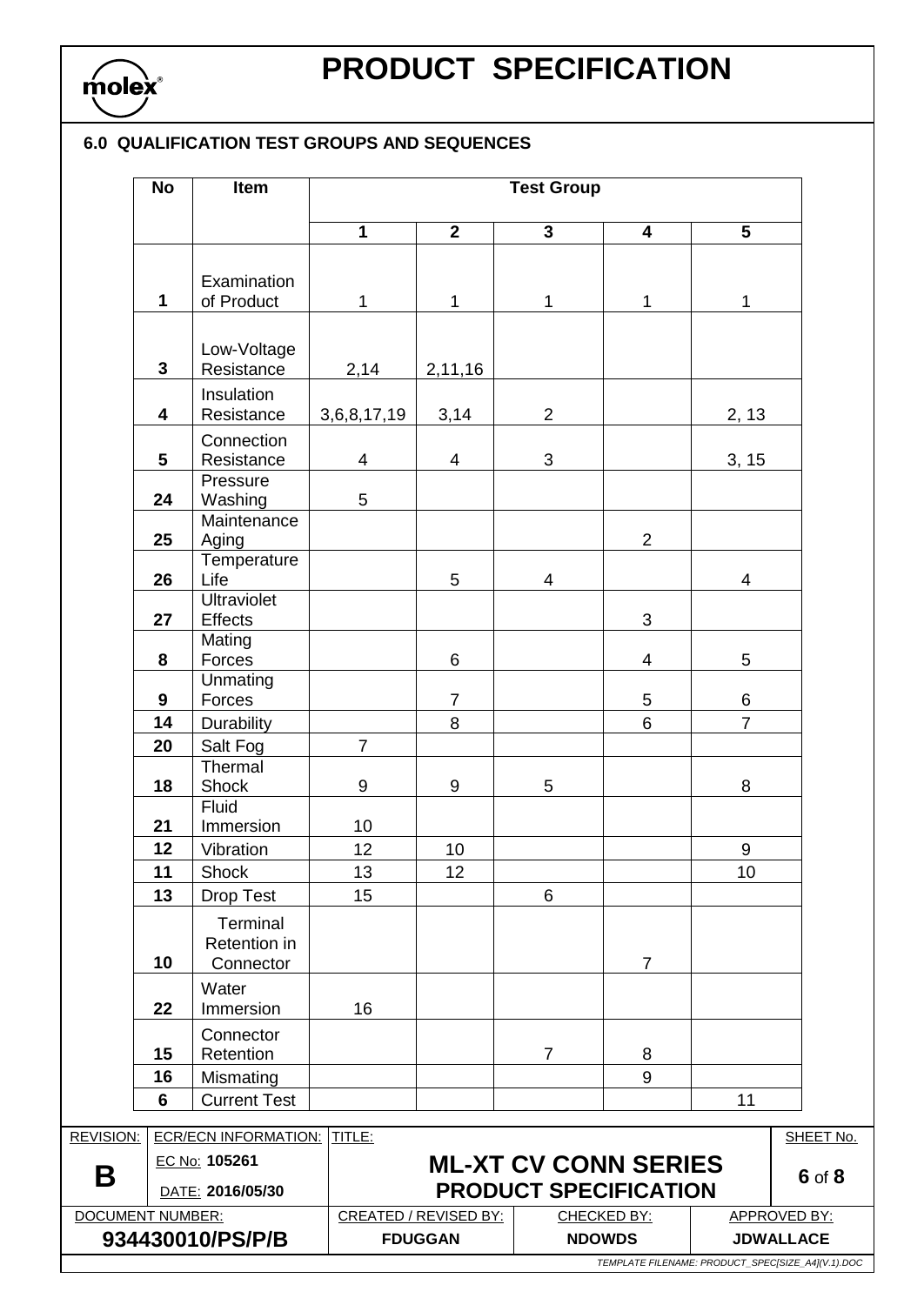| 23           | <b>Dust Test</b>              |        | 15 |   |    | 16 |
|--------------|-------------------------------|--------|----|---|----|----|
| 19           | Temperature<br>/Humidity      | 18     | 13 |   |    | 12 |
| 7            | Current<br>Cycling            |        |    |   |    | 14 |
| 17           | Terminal<br>Crimp<br>Strength |        |    |   | 10 |    |
| $\mathbf{2}$ | Visual<br>Examination         | 11, 20 | 17 | 8 | 11 | 17 |

Test Groups 1, 2, 3, and 4 are for sealed signal level connectors.

Test Groups 3, 4 and 5 are for sealed power level connectors.

Test Groups 2, 3, and 4 are for unsealed signal level connectors.

Test Groups 3, 4, and 5 are for unsealed power level connectors

### **7.0 PACKAGING**

molex

Parts shall be packaged to protect against damage during handling, transit and storage; reference the appropriate Packaging Specification.

### **APPENDIX 1**

### **CONTACT RESISTANCE MEASUREMENT**



*TEMPLATE FILENAME: PRODUCT\_SPEC[SIZE\_A4](V.1).DOC*